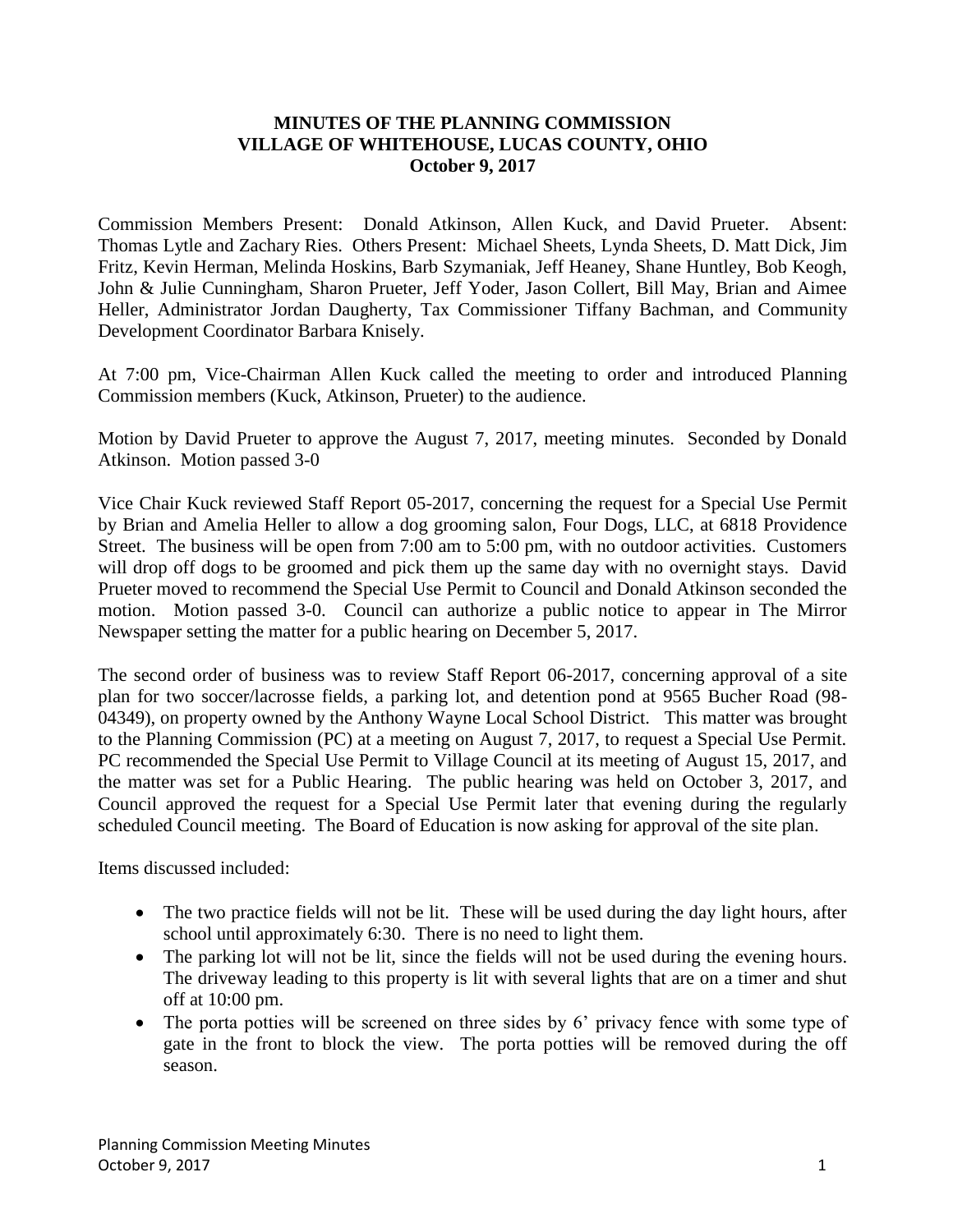- Planting a row of bushes between the parking lot and driveway. Tree Commission should assist with this effort and approval.
- South side of the parking lot will be curbed
- North side will have curb stops to allow rain water to drain from the pavement
- No landscaping mounds were planned between Steeplechase subdivision and the practice fields. The only item that will be seen is the enclosure around the porta potties. The remainder is a grassy area and Applicant does not believe it needs to be screened from the residential area.
- Applicant understands that they will need to address the concerns of Michael Melnyk, Lucas County Engineer's Office, in a letter dated October 4, 2017, concerning a review of the detention basin and site plan
- No fencing is needed around the detention basin as it is designed to be a dry pond

Motion by David Prueter to approve the site plan with the condition that the concerns of Michael Melynk are addressed in regards to the design of the detention basin. Seconded by Donald Atkinson. 3-0

The third and final order of business was to review Staff Report 07-2017, concerning a site plan submitted by Anthony Wayne Local Schools for an Operations Building, additional parking lot, and detention pond to be built at 11280 Centerville Street (98-02318), just west of the current school bus parking area on Industrial Parkway.

Matt Dick, Director of Operations for the AW Board of Education, stated they would like to build one central location for the operations facility. Currently they have locations in Monclova and at the High School on Finzel Road. The purpose of the new building would be to centralize operations. Currently semi trucks deliver items at both locations, which are located next to schools. The new centralized building would remove those deliveries from locations where students are located. Removing the operations building from the Finzel Road campus will also allow room for the new gymnasium and larger cafeteria to be built.

The reason they would like the new driveway on Centerville Street is to separate the semi and other vehicles from using the same driveway on Industrial Parkway used by the school buses.

Mr. Dick stated the northern parking area (paved) was added in 2001 and the gravel area was added in 2003. He thought permits were issued by the Village for the additional parking.

Other items discussed by Mr. Dick:

- Install landscaping to screen driveway from neighbors
- Install curb stop strips, cannot install curbs because water drains from parking area
- Will add 20' strip of paving along the west side of the building to allow access for fire vehicles, per request of Deputy Chief Jason Francis
- Will coordinate with Village to clean the portion of Von Au Ditch that abuts their property to prevent flooding downstream on neighboring properties
- Gravel parking area currently drains into an existing catch basin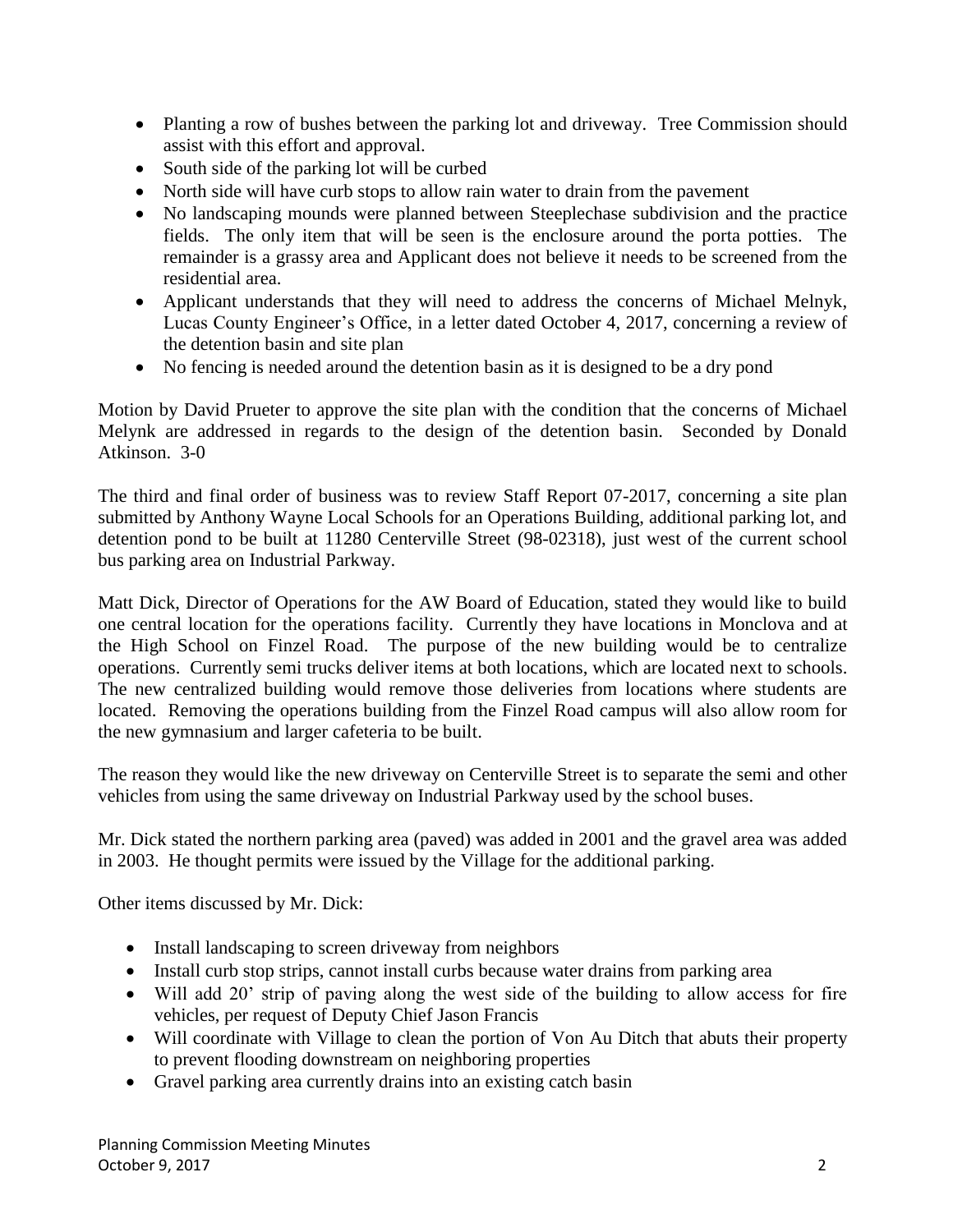$\bullet$ 

Jeff Heaney, 11250 Centerville Street:

- What can and cannot be placed in the setback?
- Parking currently drains from corner of the parking lot onto his property
- Sees buses parked on the gravel area
- Doesn't want to stop the building, just wants the property to drain correctly. Be good neighbors
- Spirit of Industrial Parkway was to serve the entire industrial park. This property should use the current driveway on Industrial Parkway and not be allowed to build an additional driveway onto Centerville Street. All the school vehicles will have to gas up at the pumps now and can easily exit onto Industrial Parkway.
- Semi trucks bringing in deliveries should use Industrial Parkway, not a new driveway next to single family residences.
- PC job is to design traffic to benefit the entire community, not just the school board
- Why don't they tear down the woods north of BASF and make a driveway in that direction going through the neighborhood
- Noise, light and fume pollution should be considered

Robert Conklin, 11330 Waterville-Swanton Road:

- Put additional frontage on Industrial Parkway for drive, not Centerville Street
- Will all the trees be removed that buffer his property from the noise?

Michael Sheets, 11310 Waterville-Swanton Road:

- His wife was misled by Mr. Dick. She was told only cars, mowers / trailers would be using new driveway. Now they find out 4 or 5 semi trucks a day will be making deliveries. He feels buses will be next to use it
- Move an existing chain link fence to allow all traffic access from Industrial Parkway instead of Centerville Street (Mr. Dick replied that they want to keep buses away from the other traffic)
- Build a stub road off of Industrial Parkway to serve this parcel

Administrator Daugherty stated the Village has discussed a roadway running west off of Industrial Parkway, and a stub road was built about 10 years ago.

Bill May stated he does not understand why another driveway would be allowed onto a 55 mph State Route.

Jim Fritz, 9761 Preakness Lane:

- Superintendent of Schools and also a Village resident
- Appreciates concerns
- Will take comments into consideration and address concerns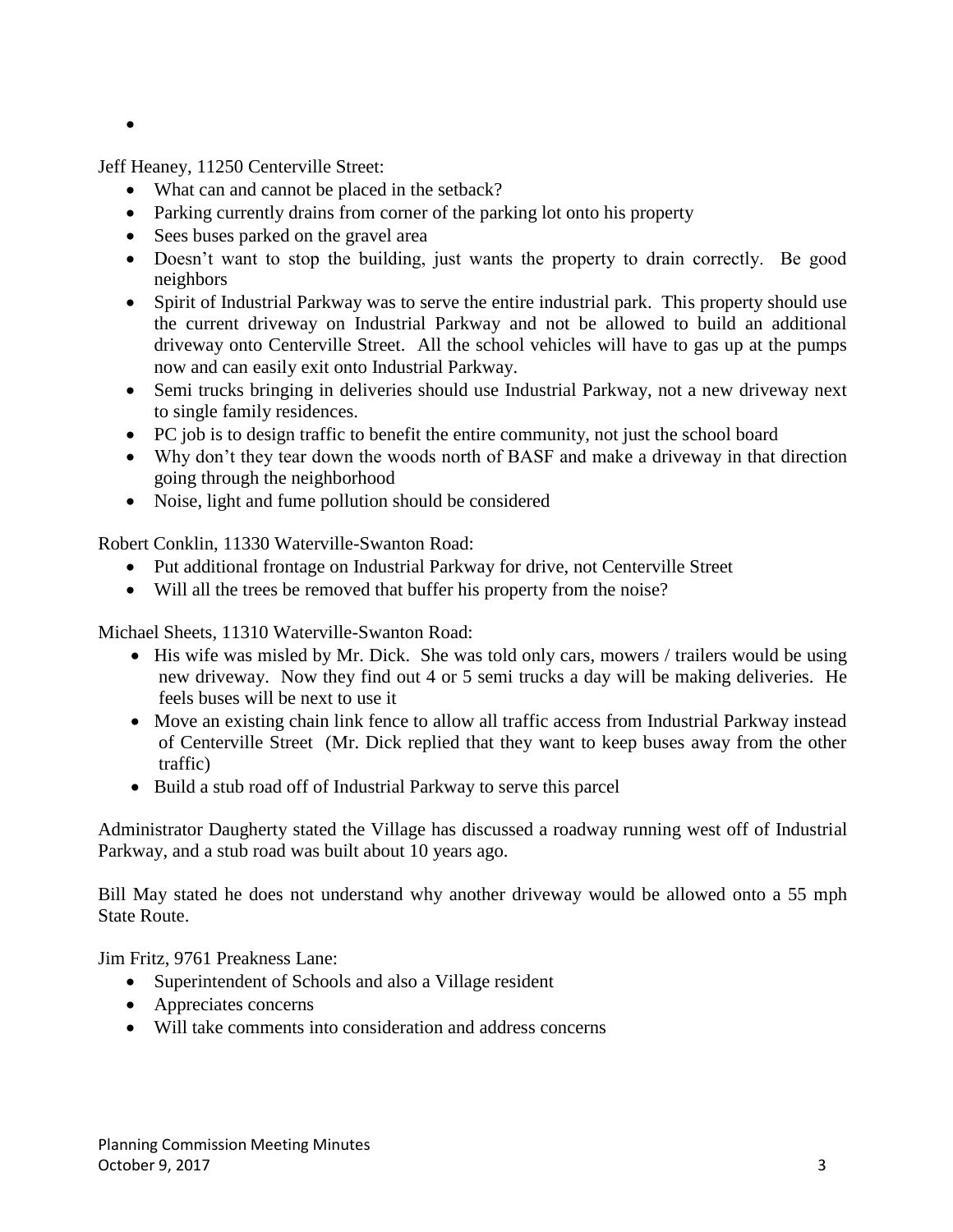Mr. Kuck, Vice Chair, stated a better solution and engineering on the detention pond is needed per the letter from Michael Melynk of the Lucas County Engineer's office. Consideration should be given to the natural barriers and other traffic flow alternatives.

Donald Atkinson stated the School Board is here tonight for approval of the new building, parking lot, and detention pond. He thinks PC could approve those items tonight. Other concerns as presented, can be worked out later with staff.

Motion by Donald Atkinson to act on the request as stated. Motion withdrawn by Mr. Atkinson based on the driveway issues.

Julie Cunningham, 6333 Cemetery Road:

 Not biased one way or another and her neighborhood is going through issues with a proposed development off Cemetery Road. She is impressed with the Board of Education in the past and feels they should sit down with the neighbors and agree on a compromise.

After much discussion, Vice Chair Kuck asked Mr. Dick if they had any thoughts at looking at an alternative driveway location and if that would be feasible. Mr. Dick confirmed that they could look at relocating the driveway.

Mr. Kuck said additional considerations that need to be addressed are:

- 1. Redesign and look at the concerns with the detention pond
- 2. Add additional natural barriers between neighboring properties. Tree Commission should assist with this effort and approval.
- 3. Lighting plan
- 4. Look into using the existing driveway on Industrial Parkway
- 5. Dumpster enclosures

Jeff Heaney asked how the PC could tentatively approve the plan without knowing the location for the driveway. Mr. Kuck replied they are using the information provided in Staff Report 07-2017. Mr. Daugherty confirmed they can tentatively grant permission to move forward with the plan and submit additional information in approximately three weeks at the November Planning Commission meeting. Mr. Heaney felt the matter should be tabled until they resubmit.

Mr. Daugherty asked Mr. Fritz and other AW school officials what three weeks would do to their schedule. Mr. Fritz stated they have three years to spend the money. He gave his word that he will definitely consider everything mentioned and that they want to be good neighbors. Granting the approval tonight gives the Board the go ahead to seek bids for construction.

Motion by Donald Atkinson to allow the School Board to move forward with the plans with the additional considerations set forth above (redesign and look at the concerns with the detention pond, add additional natural barriers between neighboring properties with Tree Commission approval, lighting plan, look into using the existing driveway on Industrial Parkway, and dumpster enclosures) being memorialized. David Prueter seconded the motion. 3-0